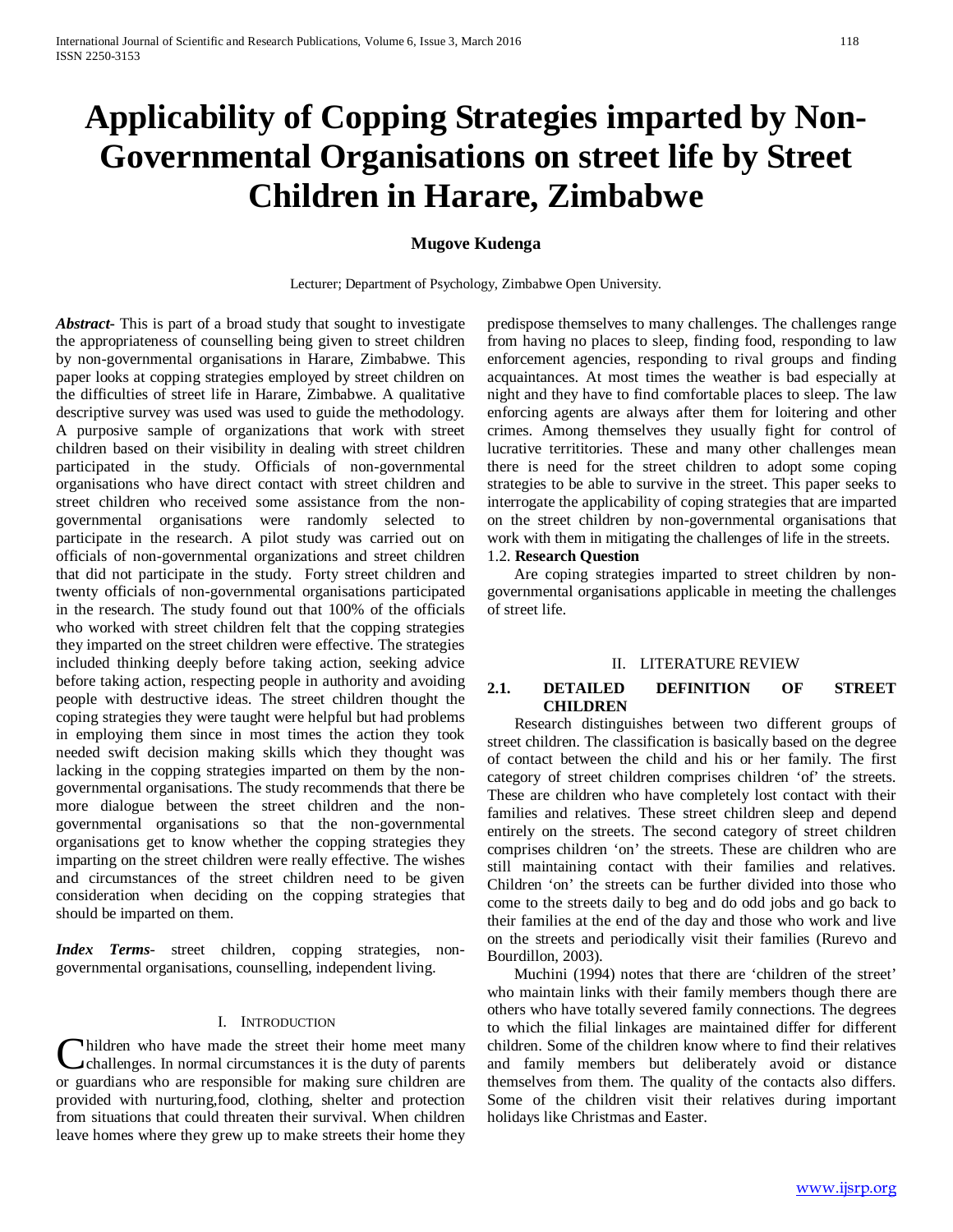It is at times hard to make a clear distinction between children 'on' the street and children 'of' the street as Muchini (1994) found that at times children 'on' the street included those who sometimes slept on the streets when things are not fine at home or when the conditions are 'too good' in the streets. In his study, Muchini (1994) discovered that children 'on' the street gradually became children 'of' the street and are thus on an initiation phase. UNICEF (2001) found that the majority of Zimbabwe's street children are 'of' the street and not 'on' the street. The study found out that the majority (56.9%) of the 260 street children interviewed were children 'of the street' who worked and slept on the street. The study found out that (31.4%) were children 'on' the street who performed various types of work in the street during the day and went to their homes at night. The study found that (11.8%) who slept both on the streets and their homes were showing that they were on the transition stage to becoming children 'of' the street.

 Zindi and Nherera (1999) define street children as youngsters (often aged between three and eighteen years) who hang out and sleep on the streets mainly due to poverty. Konane (1989) notes that street children are those for whom the street, more than their family, has become their real home, a situation in which there is no protection, supervision or direction from responsible adults. Swart (1998) claims that street children referred to children who have made the city streets their place of abode and source of livelihood. She further puts the street children into two categories which are 'push outs' or 'throwaways' and 'runaways' .

 Swart (1998) cites the distinction made by the United States Senate subcommittee on juvenile justice which claimed that 'push-outs' or 'throw-aways' are children who have been abandoned or orphaned and for whom their relatives and the local community do not wish to take responsibility. With the AIDS pandemic still raging on there are numerous such children in Zimbabwe as the few remaining adult population becomes overburdened by the orphans that are being left behind. Pushouts or 'throw-aways' are children who may also come from intact homes of origin but who have been rejected or forced to leave, frequently by step-parents. Children who come under the category of 'run-aways' are those children who are seeking an escape from poverty, brutality, neglect or being laden with responsibilities beyond their copping capabilities and their families appear to be glad to have gotten rid of them. Run-aways do not always depict delinquency or emotional disorder. It could be a cry that something painful is happening or a sign of health seeking surface. In this study the distinction between 'run-aways' or 'throw-aways' is not taken seriously as the emphasis is on the appropriateness of counselling given to the street children by non-governmental organizations in Harare in Zimbabwe.

 The Child Protection and Adoption Act (1996) of Zimbabwe considers children less than eighteen years in two categories of a child and a young person. A child is considered to be any person under the age of sixteen years and includes an infant. A young person is considered to be any person who has attained the age of sixteen but has not yet attained the age of eighteen years. In this study the term child is going to be considered as any person who has not yet attained the age of eighteen. This will include a young person.

 The concept 'street child' according to Michaleon (2006) encompasses any child or adolescent under the age of eighteen who works and or lives in the street alone or with his or her family or asylum seekers who are technically homeless and without support. In Zimbabwe the phenomenon of asylum seekers who came in large numbers was last experienced during the times when there was instability in Mozambique. These days a few asylum seekers who are usually in transit to look for better opportunities in South Africa from The Horn of Africa may be seen. This group of children is not included in the present study. In the present study the concepts of 'street children' or 'street kids' are used to mean the same as was adopted by Rialp (1991) at The Inter-Non Governmental Organisation Conference in Switzerland which regarded them as boys and girls who have not yet reached adulthood for whom the street has become their habitual abode and or source of livelihood and who are inadequately protected, supervised or directed by responsible adults. The concept and definition will apply to both categories of children discussed above. In the context of this study, boys and girls who have not yet reached adulthood, mean those children who have not yet attained the age of eighteen, which is the legal age of majority in Zimbabwe. Those under the age of eighteen are legally considered to be minors and should be dependent on adults for most of their needs. These adults could be parents, relatives or other people who can be legally responsible for the needs of such children.

# **2.2. COPING STRATEGIES USED BY STREET CHILDREN**

 Coping is regarded by Folkman and Lazarus (2010) as constantly changing cognitive and behavioural efforts to manage specific external and or internal demands that are appraised as taxing or exceeding the resources of an individual. Puhl and Brownell (2003) defined coping as any behaviour or thought process unconsciously brought into use by an individual to protect himself/herself against painful or anxiety provoking feelings, impulses and perceptions. When confronted with challenges that go with street living street children develop various behavioural patterns that enable them to survive in the streets. Some of the coping strategies involve developing an efficient communication system with other street children, forming groups for protection and finding new areas for getting left-over food.

 In the streets the children find numerous challenges that include being bullied, arrests by municipal police, arrests by the Zimbabwe Republic Police, vagaries of the weather, getting food and abuse by the public. The street children have developed various copping strategies that enable them to survive in the streets. Jacobson (2010) noted that some children in Bulawayo found that getting food from bins was becoming difficult as the authorities in the food outlet shops had adopted policies of keeping the bins clean so as to discourage street children from visiting their premises. The street children were visiting lodges that were in quiet places of the city and usually succeeded in getting more left overs.

 When a child comes into the street he or she usually finds a group to belong to. The group usually had a group leader who regulated the activities of the group members (Dhemba, 2008). All the members of the group surrender their earnings of the day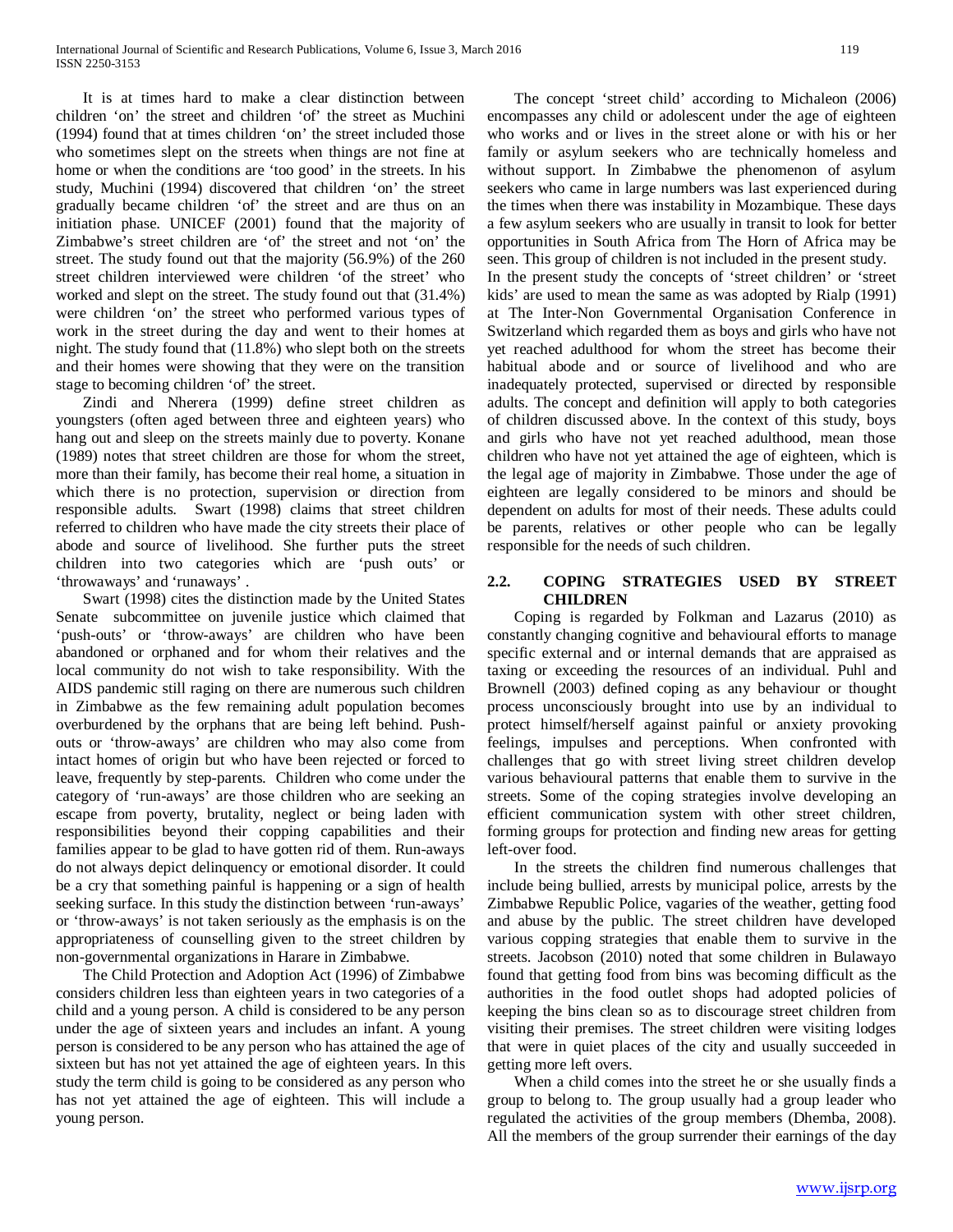to the group leader who would then buy food and share it among the group members. Among the girls the group leader controls the people who should be given sexual favours by the members. Every member of the group is expected to obey the leader for protection or risked expulsion from the group. This meant being exposed to various dangers of street life.

 The street children developed strategies that help them identify both municipal police and the Zimbabwe Republic Police. They have developed an efficient communication system of alerting each other when the police are arresting street children. The municipal police who are the ones most feared by the street children because they move in plain clothes are recognised by the vehicles they use which have black number plates on white background and the walkie-talkies that will be in their pockets (Dhemba, 2008). When one of the street children sees the municipal police, a communication signal is quickly send to other street children and they run into hiding.

 The street children have permanent places where they sleep and actually own the areas to the extent that they will chase other street children who may want to invade their territory. They actually keep watch of all people who will be around them to see if there are any street children who will be involved in the activities similar to theirs. If there is any then the person who will be doing similar activities to them then that person will be chased away. The Herald of 16 March 2008 had a story of Tanya who boasted that the area around Harare Gardens was hers and that she had succeeded in repulsing attempts by another group of street children from working in that area. The street children actually work to protect their areas against other street children who might want to operate where they will be operating

 In another story in the Herald of 3 June 2009 where street children were prosecuted for shoplifting when asked for their permanent address, the street children gave 130 Chinhoyi Street. This shows they now regarded that place to be theirs and would always be found there should one wants to contact them. Almost every blind corner or disused building in the city is inhabited by a group of street children who literally own it.

#### III. METHODOLOGY

 This study employed a descriptive research design. This method was used as the researcher felt it was the most ideal for the study. The descriptive survey research designs are defined by their methodical collection of standardised information from any representative sample of the population (Christensen, 1994). In addition, this research design suits the context under which the present study was taken as the descriptive survey represents a probe into a given state of affairs that exists at a given time. It therefore means that direct contact was made with the individuals whose characteristics, behaviours and issues were relevant to the investigation under study. It allowed the researcher to choose a wide variety of instruments. The study was qualitative in nature and the data to be sourced had to be descriptive rather than quantitative.

 This research design has the advantage of the researcher being in direct contact with the research participants. The direct contact affords the researcher to be able to observe other information like non verbal cues in the form of voice tone and facial expressions that quantitative designs cannot capture. Data collected using the descriptive survey method can be easily summarized and analysed.

 This research design has the disadvantage of the researcher becoming carried away when carrying interviews. This problem was overcame by formulating questions in the interview schedule that were clear to the respondents so that answers were required needed no much explanation.

 The sample comprised of ten randomly selected children from each of the four purposively selected organisations that work with street children. The organisations were selected due to their visibility in dealing with street children. The children were selected by dividing the children who were present on the day the researcher visited into two groups of boys and girls and then randomly picking five children from each group who would participate in the research. There were twenty male street children and twenty female street children who participated in the research. The sample of those who work with children was purposively selected so that at each of the four organisations one participant came from the administration and the other four came from field workers. These dealt directly with the street children. There were twenty officials of non-governmental organisations who participated in the research. Qualitative data analysis with descriptive statistics was used to present and analyse the data.

#### IV. RESULTS

**Table 1. Coping Strategies Taught To Street Children (n=20)**

| <b>COPING</b><br><b>STRATEGY</b>                      | <b>NUMBER</b> | <b>PERCENTAGE</b> |
|-------------------------------------------------------|---------------|-------------------|
| Seeking advice before<br>taking a decision            | 20            | 100               |
| Working with people<br>who provide some<br>assistance | 12            | 60                |
| Thinking deeply<br>before taking action               | 20            | 100               |
| Avoiding people with<br>destructive ideas             | 20            | 100               |
| Respecting people in<br>authority                     | 20            | 100               |
| Sharing problems<br>with others                       | 11            | 55                |

 Table 1 shows that 100% (20) of the officials of nongovernmental organisations encouraged street children seek advice before taking action, think before taking an action, avoid people with destructive ideas and respect people in authority. 60% (12) of the officials of non-governmental organisations taught the coping strategy of working with people they thought would provide some assistance. 55% (11) of the officials of nongovernmental organisations do not believe sharing problems with others is an important coping strategy.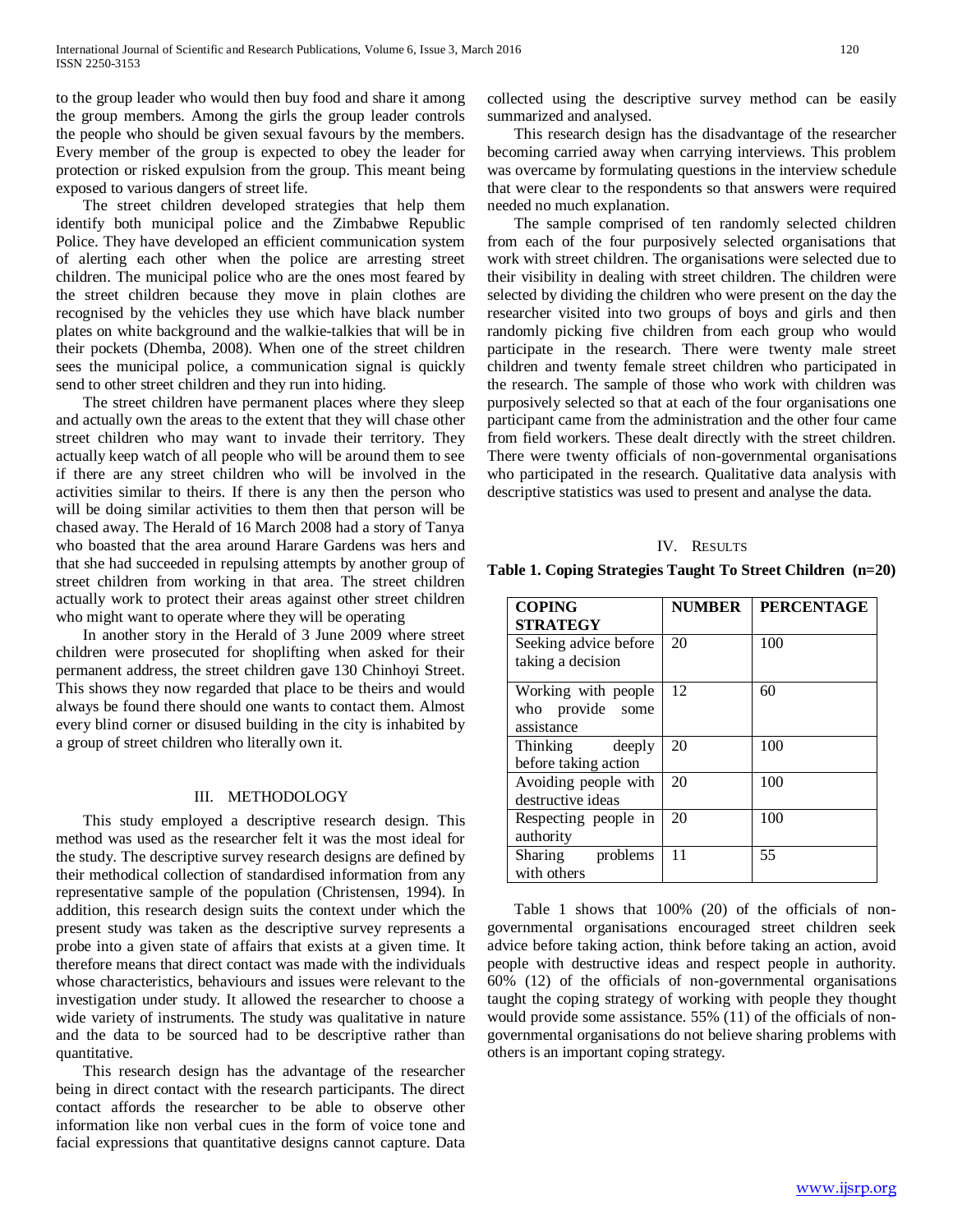| APPROPRIATENESS OF COPING STRATEGIES | <b>NUMBER</b> | <b>PERCENTAGE</b> |
|--------------------------------------|---------------|-------------------|
| YES                                  | 20            | 100               |
| NC                                   |               |                   |
| <b>TOTAL</b>                         | 20            | 100               |

**Table 2. Appropriateness of the coping strategies according to NGO officials(n=20)**

 Table 2 shows that 100% (20) of the officials of nongovernmental organisations thought the coping strategies that they taught street children were effective in making the street children confront challenges that they were likely to meet in the future.

# **Table 3. Coping Strategies employed by Street Children (n=40)**

| <b>COPING</b><br><b>STRATEGY</b>                      | <b>NUMBER</b> | <b>PERCENTAGE</b> |
|-------------------------------------------------------|---------------|-------------------|
| Seeking advice before<br>taking a decision            | 24            | 60                |
| Working with people<br>who provide some<br>assistance | 35            | 87.5              |
| Thinking<br>deeply                                    | 20            | 50                |

| before taking action |    |    |
|----------------------|----|----|
| Avoiding people with | 36 | 90 |
| destructive ideas    |    |    |
| Respecting people in | 36 | 90 |
| authority            |    |    |
| Sharing<br>problems  | 28 | 70 |
| with others          |    |    |

 Table 3 shows that 90% of the street children employed the coping strategies of avoiding people with destructive ideas and respecting people in authority. 87.5% worked with people who provided some assistance while 70% shared their problems with other street children. 60% sought some advice before taking a decision and 50% thought deeply before taking a decision.

# **Table 4. Appropriateness of the coping strategies according to street children(n=40)**

| APPROPRIATENESS OF COPING STRATEGIES | <b>NUMBER</b> | <b>PERCENTAGE</b> |
|--------------------------------------|---------------|-------------------|
| YES                                  |               | 02                |
| <b>NC</b>                            |               |                   |
| 'OTAL                                | 40            | l 00              |

 Table 4 shows that 65% of the street agreed that the coping strategies they were taught by non-governmental organizations were helpful in meeting the challenges associated with life in the street. 35% thought the coping strategies they were taught were not helpful in solving the challenges faced in the streets.

# **Reasons why street children found the coping strategies inappropriate**

 The street children stated that at times it was not possible to employ the coping strategies taught because of the following reasons:

- a) In most times they had to take decisions so quickly that there was no time to think about the coping strategies imparted to them.
- b) Some of the coping strategies could not be implemented in the streets. They pointed to that strategy of seeking advice before taking a decision as they said in most cases there was no one to seek advice from.
- c) It was not possible to share problems with officials of non-governmental organizations because the only assistance they could give them was that which they were mandated to give by their organizations. Sharing problems with fellow street children was not possible because they competed in finding resources.

d) They said the non-governmental organizations needed to give them assistances in ways of thinking quickly and make tactical moves to improve their stay in the streets.

## V. DISCUSSION

 All the twenty officials of non-governmental organisations reported that they imparted the coping strategies of making the street children seek advice before taking action when confronted with a problem, thinking deeply before taking an action, avoiding people with destructive ideas and respecting people in authority. Twelve of the officials imparted skills that involved working with people who provide assistance and eleven said they encouraged the street children to share their problems with fellow street children. These strategies help the street children change their behavior pattern so that they will be able to manage the situations they find themselves in. The most prevalent problem was search for food. They are always in the hunt for food and at times people make it very difficult for them to get left overs especially those who work in restaurants as they believe they scare away customers. Jacobson (2010) alludes to that saying in other cities like Bulawayo the workers in restaurants had devised ways of making sure their bins were always clean as a way of avoiding visits by street children. The street children in turn had changed their behavior and were no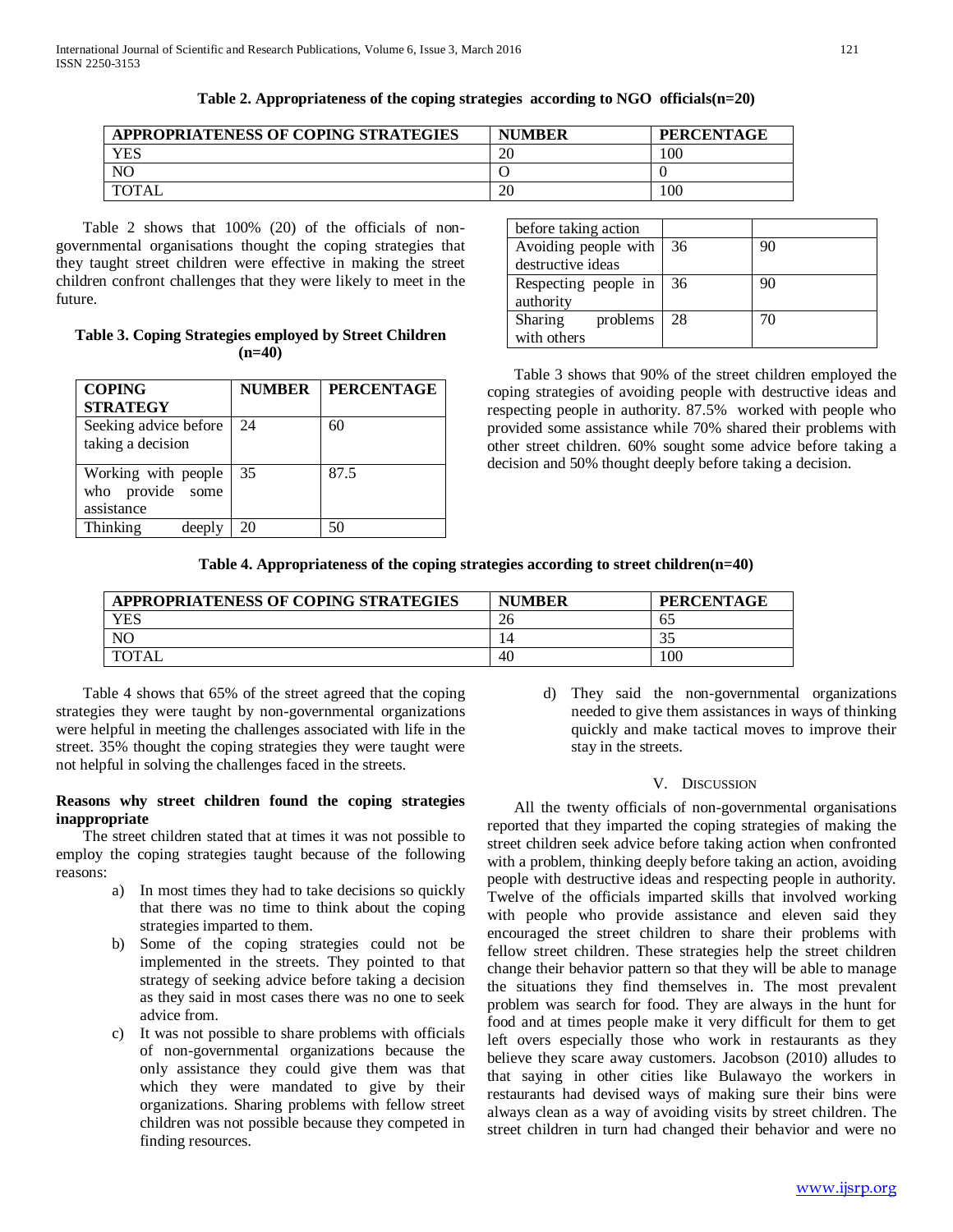longer visiting restaurants in town but were going to lodges that were out of town in order to get food.

#### VI. CONCLUSION

 The law enforcement agents are always after them so there is need to devise ways of avoiding them or not clashing with them. The coping mechanism that are imparted to them are of respecting those in authority. 90% of the street children said they used this coping mechanism. This coping mechanism helped them stay out of problems with both the Municipal Police and Zimbabwe Republic Police. The police had various effective ways of detecting those street children who acted against the law. This forces the street children to cooperate as much as possible with them.

 All the twenty officials of non-governmental organizations were convinced that the coping strategies that they imparted on the street children were effective on making the street children face the social challenges they are likely to meet in the future. On the other hand 65% of the street children thought the coping strategies imparted to them were helpful while 35% thought that the coping strategies were not helpful in the life in the streets. The street children showed that some of the strategies did not consider the lives they led in the streets. The life in the streets they alluded did not follow a predictable pattern. Since life in the streets was unpredictable they needed to taught strategies that showed some flexibility and swift decision making.

 The street children felt some of the coping strategies that were imparted on them were not of much benefit in their daily lives as street children. The coping that they considered to be not very valuable was that of thinking deeply before making a decision followed by seeking advice before making a decision. The children thought that in the streets at times there was need to make swift decisions which did not give room for thinking deeply before making a decision. They actually preferred strategies that would assist them to make quick and accurate decisions that they would not regret in future. Such strategies would assist them especially considering the pace at which events are unfolding these days.

 The street children felt some of the strategies were not applicable to people who live in the streets. They thought sharing problems with others was not really applicable to them as most of the people whom they interacted with were fellow street children who did not have much knowledge than they had. The older people in society did not pay a lot of attention to them as they frowned at them and regarded them as misfits in society. They were aware that some members of society actually fear them and were therefore not in a position to listen to their problems.

 Street children were not quite comfortable disclosing their challenges to other people besides their peers who in most cases in the same situation with them. They indicated that their peers were not of much assistance since they shared the same experiences and would not be in a position to give to assist them solve their challenges. That their peers would not be having more knowledge than is supported by Jana, Mafa, Lumwane and Shabalala (2012) who stated most street children relied on information from their peers which was in most cases substandard. Therefore the street children find the strategy of sharing information not very much helpful.

 The study concluded that the coping strategies that were imparted on street were applicable to meeting the challenges that they faced in the streets but there was need for them to be tailored to the present needs of the street children. The street children needed to be equipped with strategies that would assist them to think quickly and make decisions that were socially desirable which they would not regret in the future. There is need for the street children to engage other people who could be of assistance to them so that they properly apply the coping strategies imparted to them and the life in the streets becomes a little bit bearable. Officials in non-governmental organizations are properly placed to offer them solutions to their problems if engaged as they have a wealth of experience dealing with street children and understand their plight.

#### VII. RECOMMENDATIONS

The study is making the following recommendations:

- a)There is need for the street to open up to their problems so that people are in a position to give them relevant assistance.
- b)Street children need to be equipped with strategies that assist them to always think before making a decision. This will assist them in making well informed decisions which they will not regret in the future.
- c)The street children need not understand the importance of sharing ideas among themselves. Though they are almost the same age with their peers they have different experiences. If they share their different experiences they could be able to overcome some of the challenges they meet. They need to fully exploit the coping strategy of sharing problems with others.
- d)There is need to make the street children to be conscious of behaviours that socially acceptable. This is a strategy will improve the way they are viewed by society thereby making it possible for them to gain acceptance.

#### **REFERENCES**

- [1] Aptekar, L. (1988) Colombian Street Children: Their Mental Health and How They can be Served. International Journal for Mental Health; Vol. 17, No. 3 1988
- [2] Black, M. (1993). Street and Working Children. Florence. UNICEF.
- [3] Bourdillon, M. (2000) Earning a Life: Working Children in Zimbabwe. Harare. Weaver Press.
- [4] Boyden, J. and Holden, P. (1991). Children of the Cities. London. ZED Books Limited.
- [5] Christensen, P. (1994). Introduction to Social Research. California. Wardsworth.
- [6] Chirwa, Y. and Wakatama, M. (2000). Working Street Children In Harare. Harare. Weaver Press.
- [7] Dhemba, J. (2008). Children Need Everyone's Protection. Harare. UNICEF.
- [8] Ennew, J. (1994). Street and Working Children: A Guide to Planning. London. Save the Children.
- [9] Folkman, S. and Lazarus, R. S. (2010) An Analysis of Coping In a Middle Aged Community Sample. Journal of Health and Social Behaviour. 2010. Vol. 23. January 200-230.